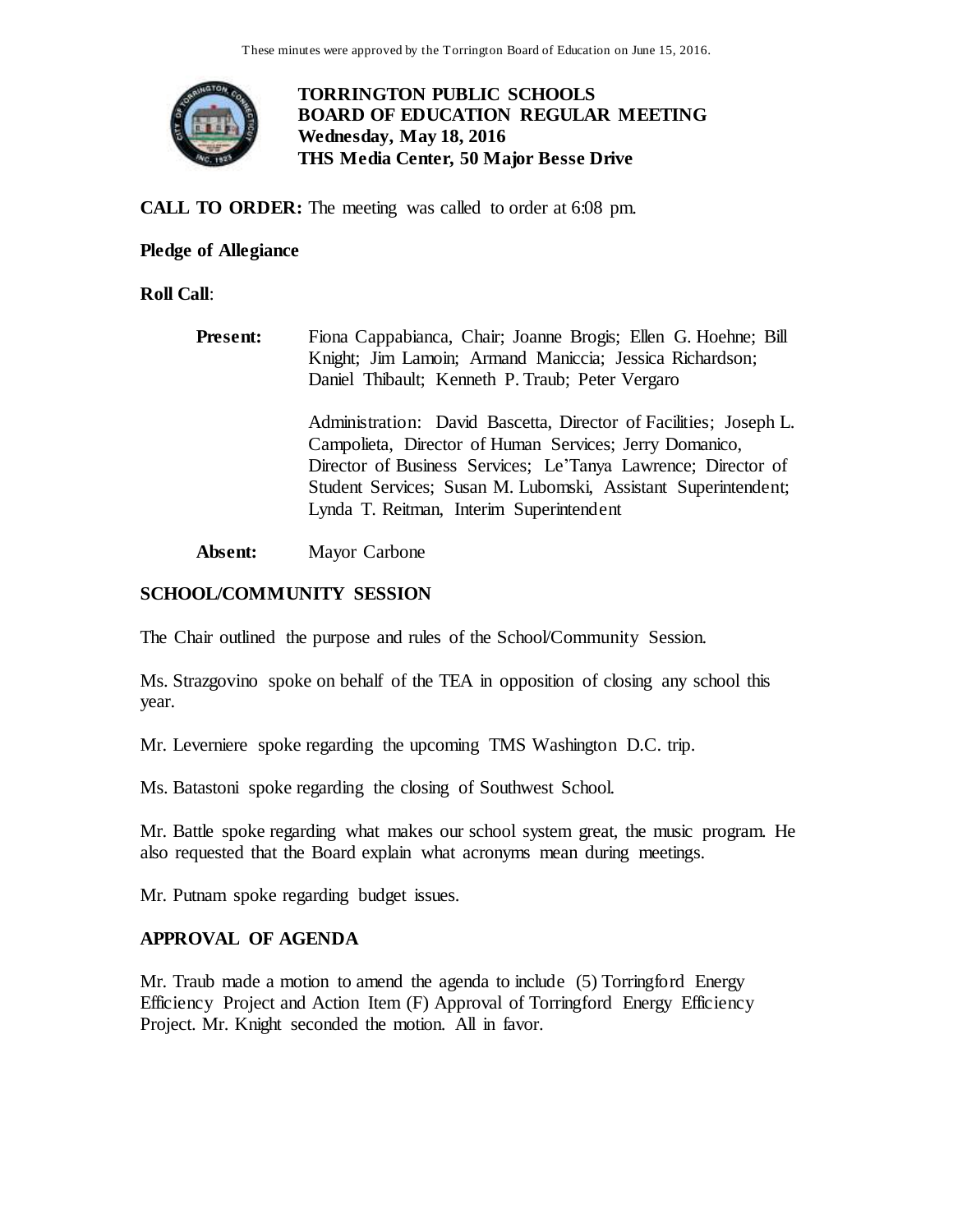# **INFORMATION SHARING SESSION**

#### **A. Superintendent's Report**

#### **1. Community Mapping**

Ms. Reitman shared that our students came up with ways to help students with inadequate housing. They have been the inspiration for the website www.youth-help.org. Showing various programs and services available around the community to make sure students that are facing these issues have the resources they need.

## **2. THS Awards Night**

Ms. Reitman stated that she attended awards night, we were treated to the sight of excellence in academics across the board. Really proud of our kids, over 200 recipients receiving awards.

## **3. NHS Induction**

Ms. Reitman notified the Board that the National Honor Society Induction is upcoming and will be held in the Little Theater.

#### **4. Junior Leadership NW Graduation**

We are attending the junior Leadership NW graduation ceremony on Monday, honoring 13 of our students, participate in an 8 week program put on by the NW Chamber of Commerce, at the end of the 8 week internship they have a graduation ceremony.

## **B. Student Report**

No student to report.

#### **C. Staffing Reports**

Mr. Thibault reported everything looks fairly good. March and April major reduction in absences. Went from spending \$56,000 on substitutes in April 2015 to \$36,000 in April 2016.

#### **D. Early Retirement Plan**

Mr. Domanico spoke regarding the early retirement incentive plan. The 403(b) incentive is in place for people who already have health insurance.

#### **E. Mitigation Plan**

Mr. Traub stated at this point have to get to the BOF, there was a whole week of payroll that got missed in the projections. We hoped we were moving towards the better but we are not. \$117,524 excess cost ECS funding that went to the City so we requested that as well. Looking to move \$20,000 from Vogel Wetmore contingency fund to operating. Our deficit is \$312,331. We have made several suggestions, the mayors wish is that we ask for the total dollar amount and it will be the city's decision of where they give us that money. If we get the money it allows us to still do the ADA project.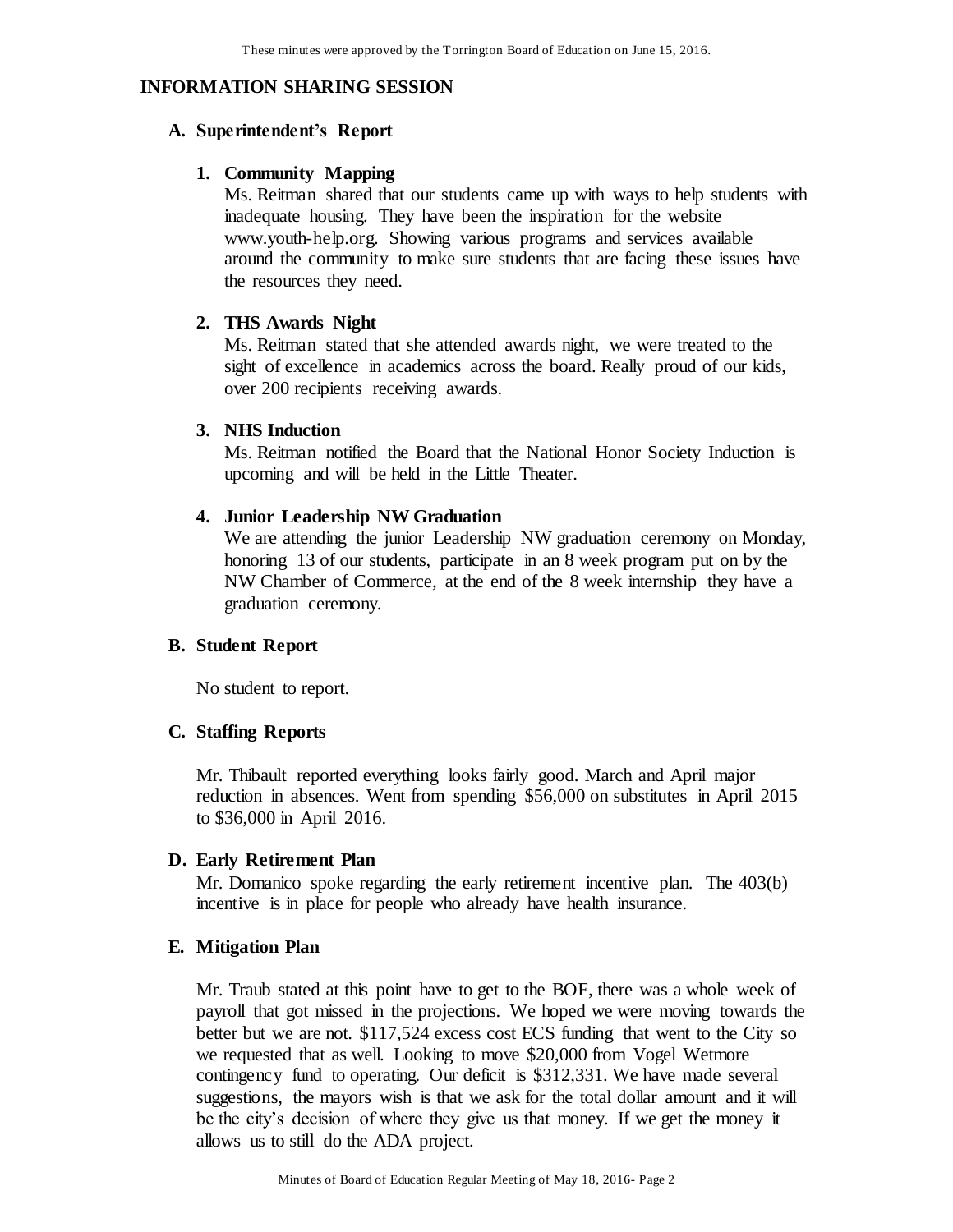#### **F. Update on Interim Superintendent Search**

The Chair stated that there are eight candidates so far. We would like the resumes available at Migeon Avenue next week for Board members to go to HR and review the applicants. Would like to do interviews May 31 and June 1<sup>st</sup>.

## **G. District Calendar**

Ms. Reitman stated that they had a request from Education Connection to take a look at our calendar. We are required 2017-2018 to have a regional calendar. However, this year, it created a problem for Adult Education. We were the only district taking our April vacation after Easter. Change to the calendar which moves April vacation before Easter which then changes the last day of school to June  $9<sup>th</sup>$  and last day for teachers for June  $12<sup>th</sup>$ .

Mr. Traub suggested moving April vacation to taking the  $17<sup>th</sup>$  off and keeping the last day of school the same.

## **H. 2016-2017 Budget**

The Chair stated likely mill rate not set until end of May beginning of June. Not in a position as a Board to wait to that time if we need to take any drastic measures. We can't wait a couple of weeks not knowing.

Mr. Traub would like to recommend to administration to start the re-districting process. At least take advantage of this three-four week time period, we can always pull the plug if we don't have to make any drastic cuts.

Ms. Richardson stated she wouldn't even consider closing two schools when the Board hasn't even heard if it's feasible, would it mean moving  $7<sup>th</sup>$  grade to the high school or  $8<sup>th</sup>$  grade? We do have to move forward looking at one school but we haven't even made a decision on the options we are willing to pursue. We need to hear some specifics.

The Chair stated we have limited time, limited resources. We can't have administration going in all different directions, we need to decide, do we want to close one school, close two schools, re-district?

Mr. Traub would like to recommend to administration to re-purpose Southwest School and move Migeon Ave. there. Mr. Maniccia, Mr. Vergaro, Dr. Brogis, Mr. Traub, Mr. Thibault, Mr. Knight and Mr. Lamoin in favor. Ms. Richardson and Ms. Hoehne opposed, does not feel that she has heard enough about the East School option. The Chair stated her concern is that Southwest is at capacity and there is no option for expansion there.

Ms. Lubomski compared closing East vs. Southwest school.

Mr. Traub made a motion to extend the meeting until 9:30. Mr. Lamoin seconded the motion. The motion passed with one opposed, Mr. Thibault.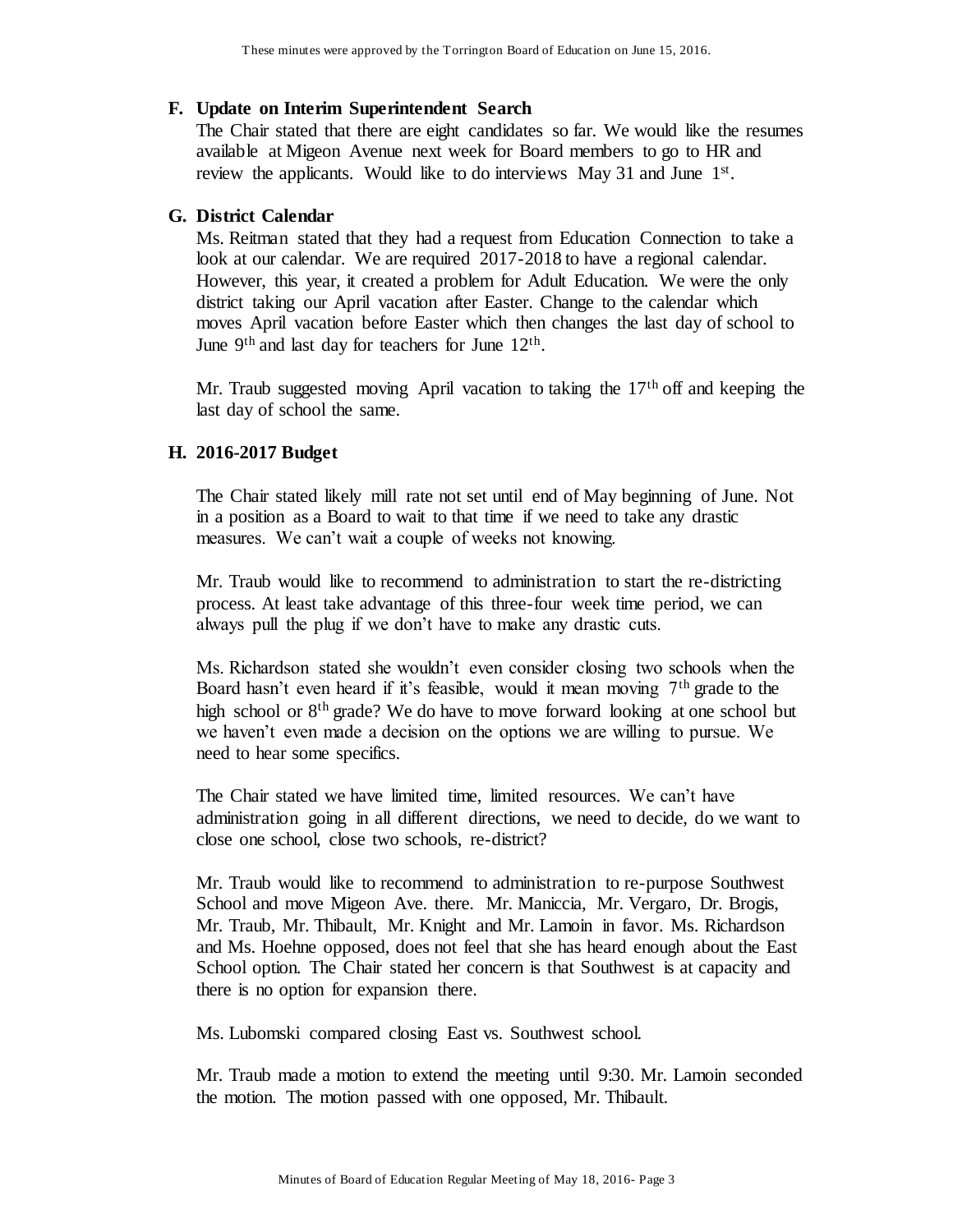# **I. Torringford Energy Efficiency Project**

Mr. Bascetta stated that they heard from new vendor Green Leaf. Stated they could do an energy efficiency project for Torringford School. Already had a vendor looking at that project. He presented the Board the price on both- JK Energy and Green Leaf. We've done business with JK Energy before. He would recommend staying with JK Energy.

## **ACTION ITEMS**

## **A. Monthly financials**

Mr. Traub made a motion to approve the monthly financials. Mr. Lamoin seconded the motion. All in favor

## **B. Approval of Early Retirement Plan**

Mr. Thibault made a motion to approve the Early Retirement Incentive Plan. Ms. Richardson seconded the motion. The motion does not carry with six (6) opposed, Ms. Richardson, Ms. Hoehne, Mr. Traub, Mr. Knight, Mr. Maniccia and Dr. Brogis.

Mr. Lamoin made a motion to include a minimum of 20 people needed to offer the early retirement plan. Mr. Domanico said it is included in the plan. Mr. Lamoin withdrew his motion.

Mr. Lamoin made a motion to re-vote on the early retirement plan. Mr. Vergaro seconded the motion. The motion passed with three (3) opposed, Mr. Maniccia, Dr. Brogis and Mr. Traub.

## **C. Approval of Mitigation Plan**

Mr. Traub made a motion to send the Mitigation Plan to the Board of Finance. Mr. Thibault seconded the motion. All in favor.

## **D. Approval of District Calendar**

Mr. Lamoin made a motion to approve the District Calendar as submitted. Mr. Thibault seconded the motion. The motion passed with two (2) opposed, Mr. Traub and Ms. Richardson.

## **E. Approval of Consent Agenda**

Ms. Hoehne made a motion to approve the Consent Agenda. Mr. Traub seconded the motion. All in favor.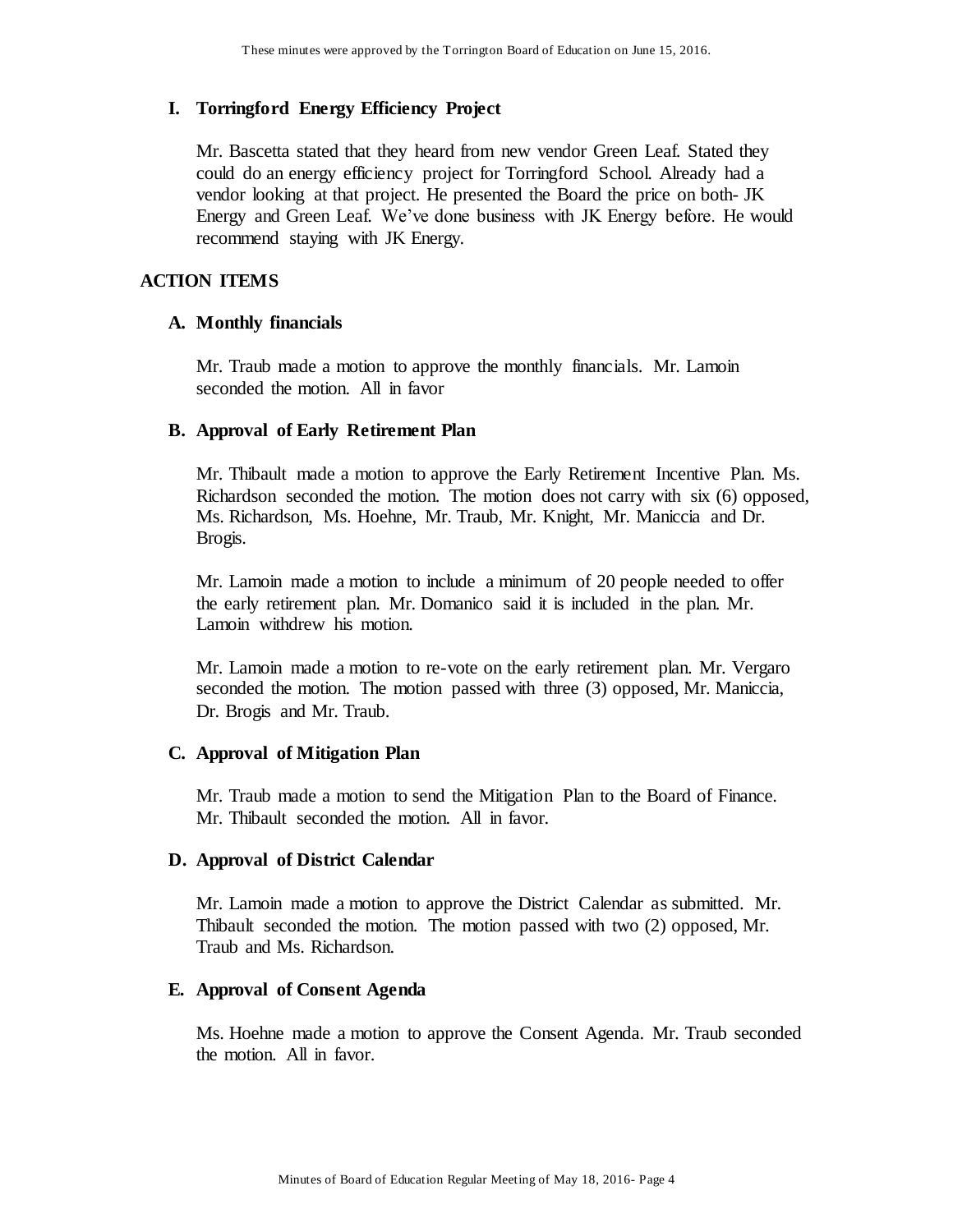# **F. Torringford Energy Efficiency Project**

Mr. Traub made a motion to keep the vendor the same for the Torringford Energy Efficiency Project. Mr. Knight seconded the motion. All in favor.

## **COMMENTS FOR THE GOOD OF THE ORDER**

Mr. Traub thanked everyone for the work that they have done. Mr. Traub asked that Board members leave elected officials alone when attending public events such as awards night.

Dr. Brogis said the awards night was wonderful.

Ms. Hoehne reported on East School; started planting garden, they have a float in Memorial Day parade, 80 students signed up to march. Literacy night was two weeks ago and it was well attended.

The Chair thanked the rest of the Board and everyone's commitment during Budget season.

# **COMMITTEE REPORTS**

- A. Budget Committee No report.
- B. Grievance Committee No meeting held.
- C. Personnel Committee Mr. Thibault reported now have an exit interview.
- D. Policy Committee Ms. Hoehne reported, update on lunch program, outstanding balance \$852. Are going to look at laptops brought to school, policy for  $8<sup>th</sup>$  grade graduation.
- E. School Improvement Committee Ms. Richardson reported, awarded distinguished alumnus June 2<sup>nd</sup>, and discussed changes to website.
- F. Education Connection- No report, Dr.Brogis hopes to attend in June.
- G. Turf Field Committee- No report. Need a liaison. Mr. Maniccia volunteered. Mr. Vergaro volunteered to be the OPEC representative (post-employment benefits).
- H. Special Education Committee The first meeting is tentatively scheduled for May 24th .

## **ITEMS FOR UPCOMING AGENDA**

- A. 2016-2017 Budget
- B. Monthly Financials